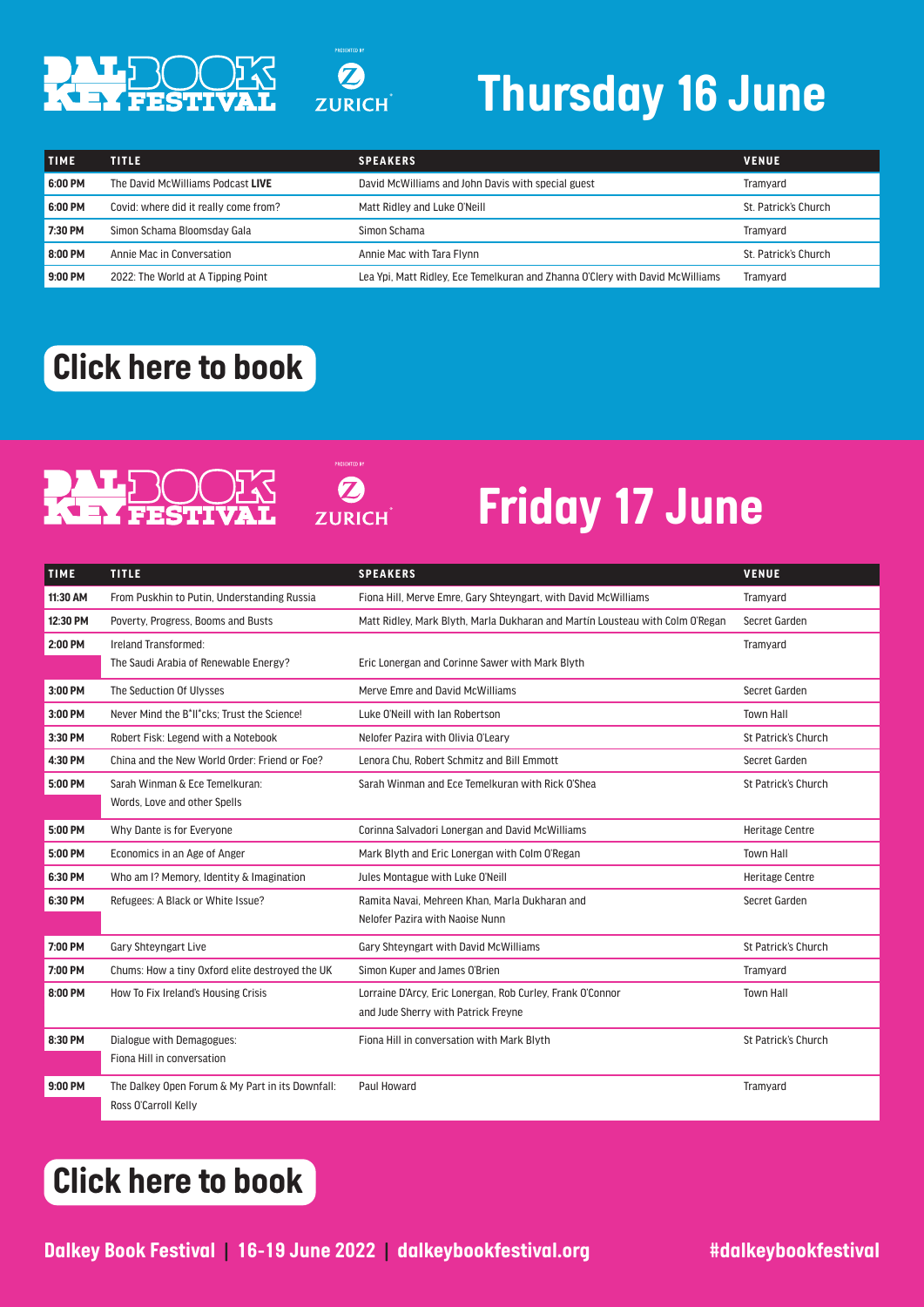



| <b>TIME</b> | <b>TITLE</b>                                                   | <b>SPEAKERS</b>                                                                                                                    | <b>VENUE</b>           |
|-------------|----------------------------------------------------------------|------------------------------------------------------------------------------------------------------------------------------------|------------------------|
| 10:30-12.45 | Creating Richer Characters - Writing Workshop                  | Maggie Hamand                                                                                                                      | The Vico               |
| 10:30 AM    | The New Cold War: Rebuilding Ukraine                           | Fiona Hill, Marla Dukharan, Martín Lousteau and Rob Schmitz with Mark Little                                                       | Seafront               |
| 10:30 AM    | Truth Matters: Journalism's Future                             | Ece Temelkuran, James O'Brien, Alec Russell.David Puttnam.                                                                         | Saint Patrick's Church |
|             |                                                                | with Dearbhail McDonald                                                                                                            |                        |
| 10:30 AM    | OK let's do your stupid idea                                   | Patrick Freyne with Aideen Howard                                                                                                  | Masonic Lodge          |
| 12:00 PM    | How Not to be Wrong with James O'Brien                         | James O'Brien with Miriam O'Callaghan                                                                                              | Seafront               |
| 12:00 PM    | Now You're Asking: Marian Keyes and Tara Flynn                 | Marian Keyes and Tara Flynn                                                                                                        | Tramyard               |
| 12:00 PM    | We Don't Know Ourselves (Fintan OToole)                        | Fintan O'Toole with David McWilliams                                                                                               | Saint Patrick's Church |
| 12:00 PM    | The next bestseller: Dalkey Literary Awards -                  | Victoria Kennefick, Louise O'Neill, Una Mannion, Rosaleen McDonagh, Lisa Harding                                                   | <b>Town Hall</b>       |
|             | <b>Emerging Writers 2022</b>                                   | with Madeleine Keane                                                                                                               |                        |
| 12:00 PM    | A Terrible Kindness with Jo Browning Wroe                      | Jo Browning Wroe with Rick O'Shea                                                                                                  | Masonic Lodge          |
| 1:30 PM     | The Five $-$ the women killed by Jack the Ripper               | Hallie Rubenhold with Ryan Tubridy                                                                                                 | Masonic Lodge          |
| 2:00 PM     | Putin's People: Catherine Belton                               | Catherine Belton and Hugh Linehan                                                                                                  | Seafront               |
| 2:00 PM     | What the Stoics can teach us; with Karen Duffy                 | Karen Duffy with Jennifer O'Connell                                                                                                | Secret Garden          |
| 2:00 PM     | Novels of the Year: Dalkey Literary Award shortlist            | Sally Rooney, Clare Keegan, John Banville, Nuala O'Connor,<br>Kevin Power, with Fred Studemann                                     | Tramyard               |
| 2:00 PM     | 1922, the year the modern world began                          | Fintan O'Toole, Simon Schama, Elif Shafak and Merve Emre with David McWilliams                                                     | Saint Patrick's Church |
| 2:00 PM     | The Morality of Capitalism                                     | Douglas Alexander, Robert Shrimsley, and Ece Temelkuran with Barry Murphy                                                          | <b>Town Hall</b>       |
|             | 2:00-5:00 PM Writing Your First Short Story:                   | Jan Carson                                                                                                                         | The Vico               |
|             | Workshop with Jan Carson                                       |                                                                                                                                    |                        |
| 3:15 PM     | Scrubbed Out? Women in History                                 | Hallie Rubenhold, Idanna Pucci and Martina Devlin with Aideen Howard                                                               | <b>Heritage Centre</b> |
| 4:00 PM     | Outcasts - Writing from the Margins                            | Elif Shafak with Jennifer O'Connell                                                                                                | Seafront               |
| 4:00 PM     | Brain Chemistry: How confidence works<br>and the winner effect | Ian Robertson with Pat Leahy                                                                                                       | Secret Garden          |
| 4:00 PM     | The Future of the Internet Economy                             | John Collison and David McWilliams                                                                                                 | Tramyard               |
|             | (with Stripe's John Collison)                                  |                                                                                                                                    |                        |
| 4:00 PM     | Europe Reborn                                                  | Mehreen Khan, Simon Kuper, Robert Shrimsley and                                                                                    | Saint Patrick's Church |
|             |                                                                | Mark Little with Dearbhail McDonald                                                                                                |                        |
| 4:30 PM     | Caravaggio, bad boy of art                                     | Terence Ward and Idanna Pucci with Rick O'Shea                                                                                     | <b>Town Hall</b>       |
| 5:30 PM     | Think 32: United Ireland – are you ready?                      | Martina Devlin, Fintan O'Toole, Susan McKay and Frank Connolly with Naoise Nunn                                                    | Seafront               |
| 6:00 PM     | Echo Chamber: our lives online                                 | Yassmin Abdel-Magied, John Boyne, Simon Kuper and Jennifer O'Connell                                                               | <b>Heritage Centre</b> |
| 6:00 PM     | Lifting the Veil on Iran                                       | Ramita Navai, Terence Ward and Mark Little                                                                                         | <b>Town Hall</b>       |
| 6:00 PM     | Power, Wisdom and the Older Woman                              | Barbara Scully and Madeleine Keane                                                                                                 | Masonic Lodge          |
| 7:00 PM     | The role of Culture in a World Unhinged                        | Simon Schama, Elif Shafak and Fintan O'Toole with David McWilliams<br><b>AND</b> Winners of Dalkey Literary Awards revealed at 7pm | Tramvard               |
| 8:00 PM     | America's Raging Culture War                                   | Karen Duffy, Terence Ward, Gary Shteyngart, and Rob Schmitz with Patrick Freyne                                                    | Seafront               |
| 8:00 PM     | Listen Liberal! Get your S**t together.                        | Robert Shrimsley, Mehreen Khan, Douglas Alexander, James O'Brien,<br>Dearbhail McDonald                                            | Saint Patrick's Church |
| 8:00 PM     | Jargon Busting – Economics Made Simple                         | Marla Dukharan and Mark Blyth with Barry Murphy                                                                                    | <b>Town Hall</b>       |
|             | 8:30-10:30PM The Blindboy Podcast                              | <b>Blindboy Boatclub</b>                                                                                                           | Tramyard               |

#### *[Click here to book](https://dalkeybookfestival.ticketsolve.com/shows)*

Dalkey Book Festival | 16-19 June 2022 | dalkeybookfestival.org **#dalkeybookfestival**